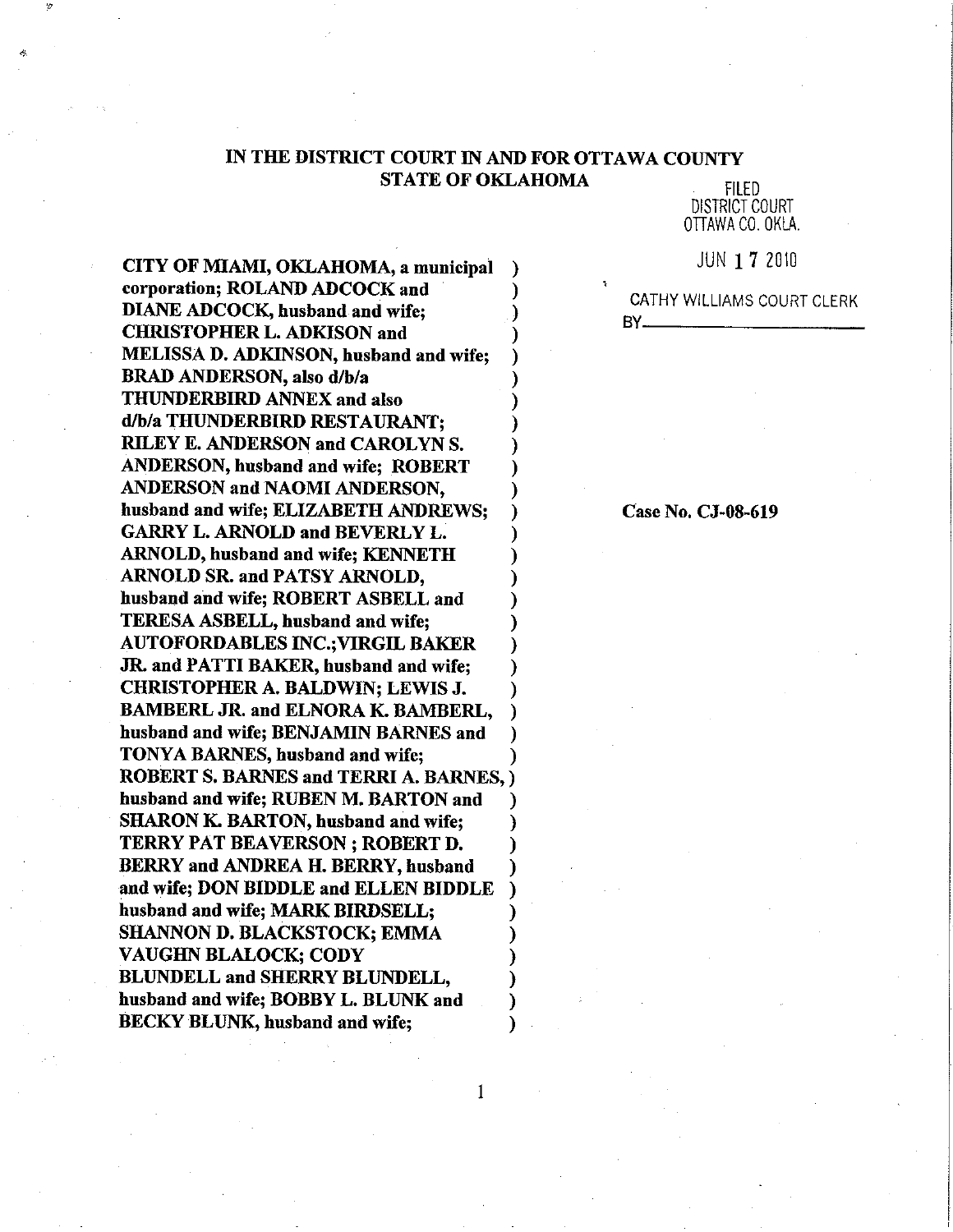**BOATFLOATERS IND., L.L.C.; DAN W.** BOYD and GAIL BOYD, husband and wife; LUCINDA K. BOYD; E.C. BRANSON JR.; **CYNTHIA BRASHAR; GARY BREWER d/b/a MIAMI SKATELAND; CHESTER BREWINGTON d/b/a THE** THUNDERBIRD RESTAURANT: GERALD W.) **BRIDGEWATER and PATRICIA A. BRIDGEWATER, husband and wife: JIMMY L. BRUNMEIER and LINDA BRUNMEIER**, husband and wife; **DONALD BUCKNER and DENA BUCKNER,** husband and wife, and also d/b/a/ **COM-TEC SALES; JIM T. BUFFALOE and KAREN CONLON BUFFALOE, husband** and wife; ANDREA BUNDY; CLARENCE WILLIAM BURR; RODNEY DEAN **CALLAHAN and ROXILEA CALLAHAN.** husband and wife; DAVID CARRIER; DANNY **CARTWRIGHT and KIMBERLY CARTWRIGHT, husband and wife; GREGG** W. CASS and LINSEY R. CASS, husband and wife; KENNETH G. CASS and KENNETH P. CASS d/b/a CASS PLUMBING; **JOHN W. CASSELL and SANDRA** CASSELL, husband and wife; **MARVIN CHAMPLIN and JOYCE CHAMPLIN.** husband and wife: GARY CHANDLER, d/b/a CHANDLER AUTO STOP: CECIL CHISUM: JEFF CLAY: **CRYSTAL CLAYBURG; JAMES ERIC CLIFFORD and DELANIE CLIFFORD, husband and wife; KEITH COCHRAN and STORMIE COCHRAN,** husband and wife; F. LEROY **COLLINS and SALLIE M. COLLINS.** husband and wife; ROY T. COLLINS; **COM-TEC OF MIAMI INC.: ANTHONY COOPER and CARRIE COOPER,** husband and wife; DARREN CORNOG and MILLIE CORNOG, husband and wife; **LUCINDA CUMMINS; NATTHEN and MICKI DAMANN**, husband and wife;

 $\overline{2}$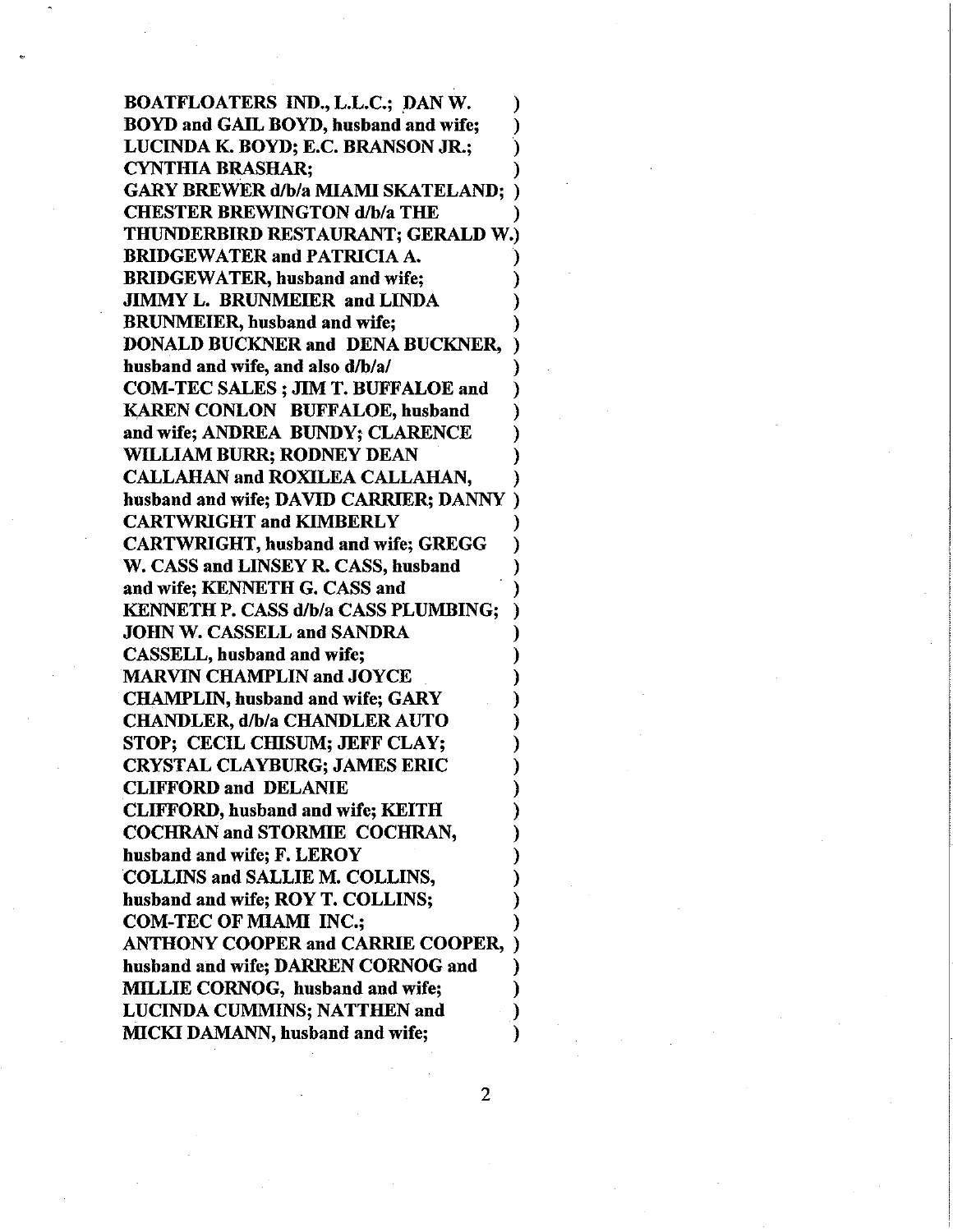**DANIEL CADE DAREING; TOM** C. DEAN and TAMMY DEAN, husband and wife: WILLIE DARLENE DESILVA; **HANK DOWNUM and ROSEANA** DOWNUM, husband and wife; TIMOTHY A. DUFFEE; DEBBIE EDWARDS; A. LAVENA **EIDSON; JACK ELSEY and CAROLYN** ELSEY, husband and wife; E.M.R. INC.; **JOHN ENGESSER and BARBARA ENGESSER, husband and wife;** RICHARD B. ENYART; DEBRA K. ERVIN; AMY J. ERWIN; EVERBODY DRIVES AUTO SALES, LLP, a/k/a S & J QUALITY CARS LLC; LESLIE E. FARRIS and RUTH ANN FARRIS, husband and wife; **KENNETH W. FERRIS and JANICE FERRIS** husband and wife; LARRY D. FISHER; JOYCE FITZGIBBON; ERNEST FLETCHER and SONDRA FLETCHER, husband and wife; ) E. FLETCHER as trustee of the E.W. FLETCHER TRUST; AARON RON FORKUM:) DERRICK FUGATE; G.D.S INVESTMENTS, INC.; RYAN GARRETT, also d/b/a **UNITEC GAMING SERVICES; LLOYD GATOBU: JIM GERING and CAROLYN GERING.** husband and wife; MICHAEL J. GLASMAN and DEBBIE GLASMAN, husband and wife. d/b/a GLASSMAN BUILDERS; SCOTT B. GLOVER and KIMBERLY GLOVER, husband ) and wife; HARRY T. GRIFFIN and JANICE L. ) GRIFFIN, husband and wife; JAMES H. HAILE) and BARBARA HAILE, husband and wife d/b/a SMILE-A-MILE; DONALD **HALL SR. and PATRICIA HALL, husband** and wife; DAVID SHANE HALLET; THE

HARBOR OF MIAMI, INC.; ROBERT HARDEE and PHYLLIS HARDEE, husband and wife; RODNEY D. HARNER and OPAL HARNER, husband and wife; MICHAEL D. HELM and BETH ANN HELM, husband and wife; CHERI HERNON; JAMES HERNON and DIXIE HERNON, husband and

3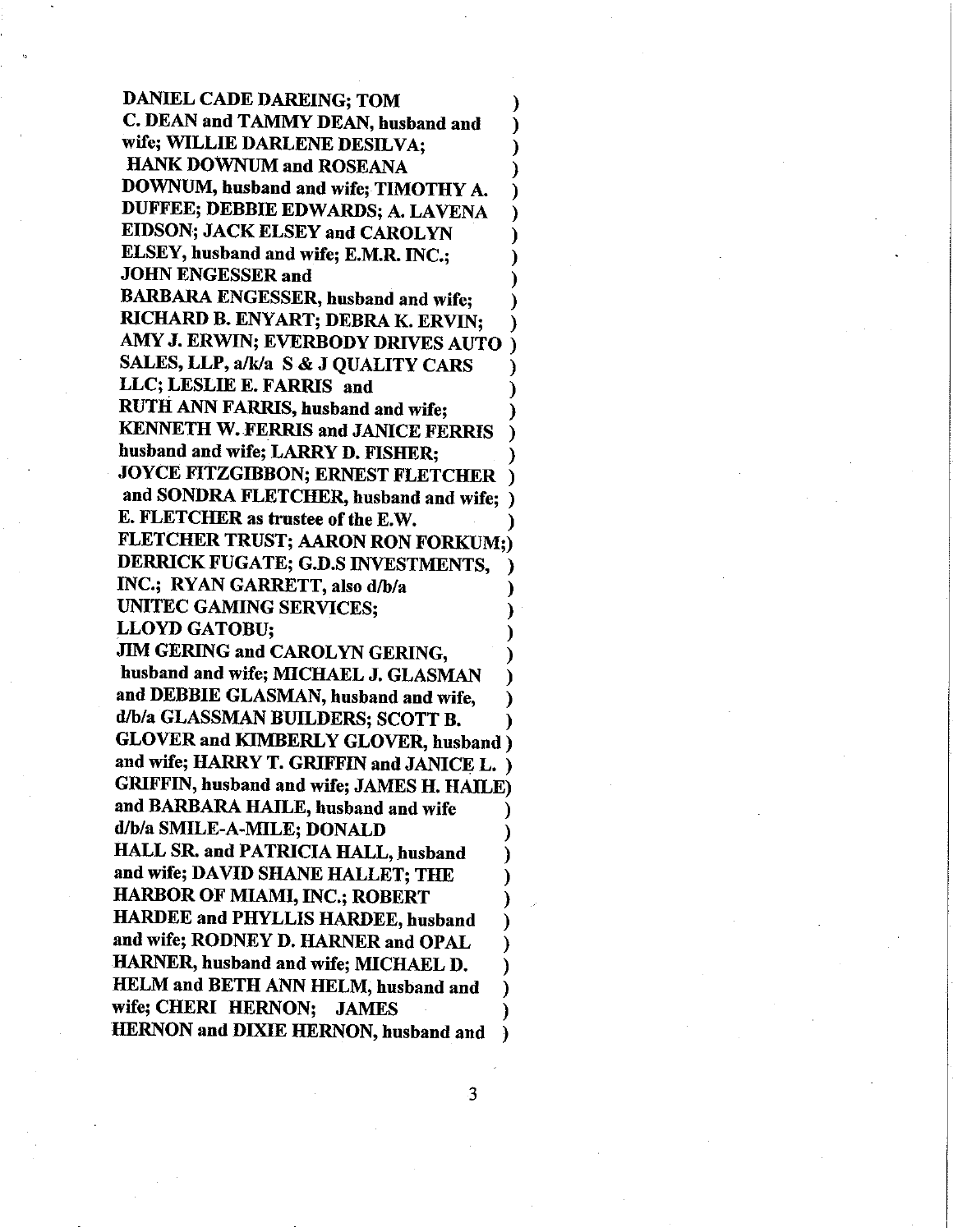wife; RACHEL HERREL; DERYL V. HERREN and JOYCE E. HERREN, husband and wife; JAMES M. HEYBURN and CARRIE A. HEYBURN, husband and wife; TOM D. HICKEY and MYRA HICKEY, husband and wife; DAWN HILDEBRAND; TERESA HILL; RICKY DON HILL; TRAVIS HINS; RICHARD HOLCOM and KATHERINE HOLCOM, husband and wife; HOWARD HOOVER; CASEY HOUGH; DR. ROD HOUGH;

CHARLES E. HOUSEMAN and CAROL JEAN HOUSEMAN, husband and wife; DONA HOWELL; DORENA JACKSON; TONY JAMESON and JUDITH ARNOLD JAMESON, husband and wife; JEET L.L.C., JAMES E. JENKINS; GARY L. JOHNSON and RETHÄ JOHNSON, husband and wife; MERRITT W. JOHNSON; RAY L. JUDKINS and JUDY JIJDKINS, husband and wife; BETTY J. KELLY;

LINDA G. KERBY; DEMARIS CHILDERS KILLION; DEBRA SUE KING; FLOYD KINNEY and SHERRY KINNEY, husband and ) wife; HOWARD KLINEFELTER and PAULINE KLINEFELTER, husband and wife; ) JIMMY KORONIS and TIFFANY KORONIS, husband and wife; STEVE KRESYMAN and KAREN KRESYMAN, husband and wife, d/b/a MIAMI CAR WASH; ALVIN KRUMREY and PAULINE KRUMREY, husband and wife L.D.W. THEATRES INC.; IKE LACY and NANCY

LACY, husband and wife; ROGER L. LACY II and TIFFANY LACY, husband and wife; MYIRL JEANEENE LANDERS; JAMES G. LARKIN and NINA P. LARKIN, husband and wife; EVERETT LASITER; JEAN LASITER and MICHAEL LASITER, husband and wife: PATRICIA LAUB; JEFFERY LAVINE and JOMALAVINE, husband and wife; TERRY ℩ LAWSON and CAROLE LAWSON, husband and wife, d/b/a BAILEY'S BAIT SHOP;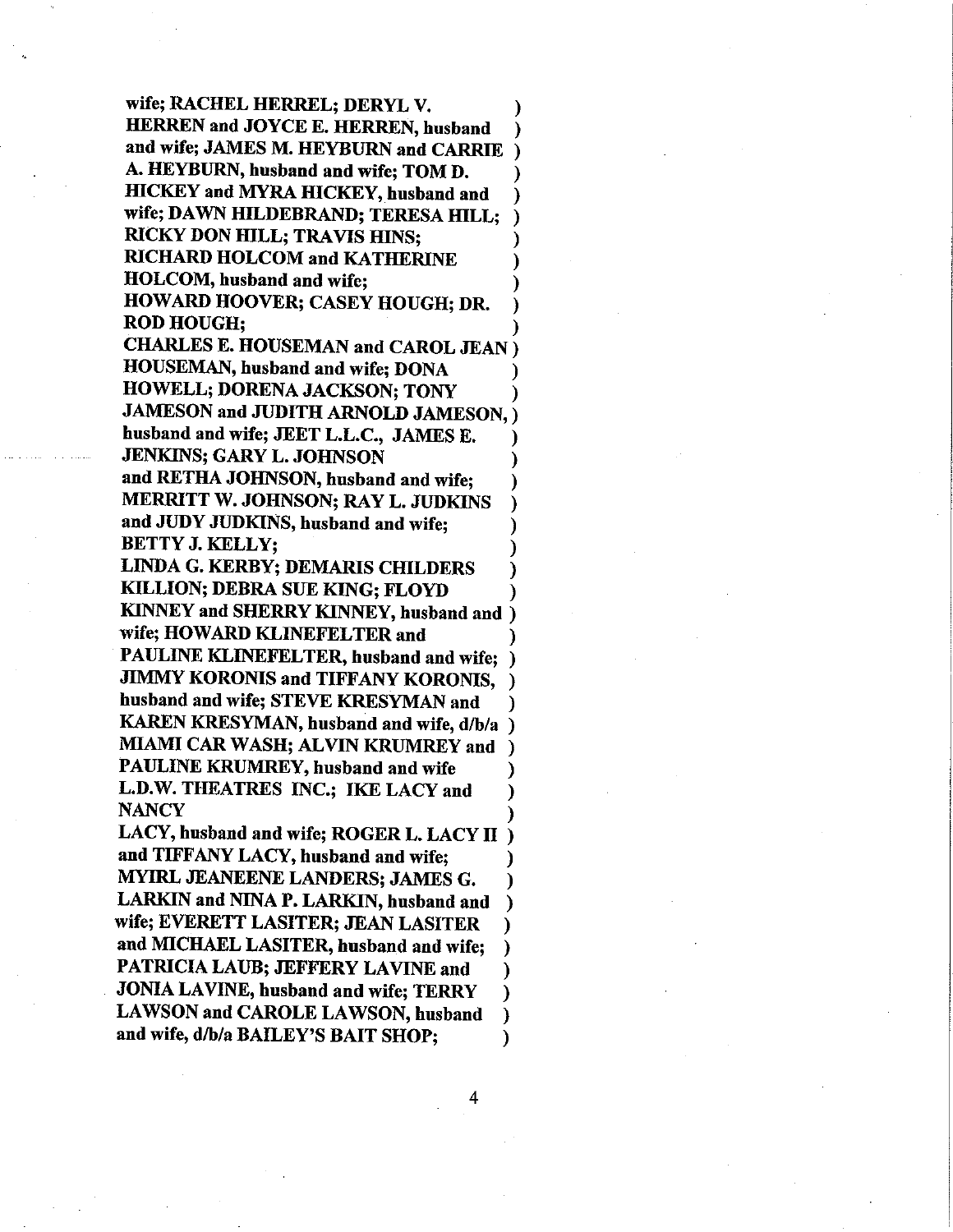DANNY LEACH; VIRGIL LEACH and **LILLIAN LEACH, husband and wife;** LINDA WYRICK LEE; DON LEONARD and WONA LEONARD, husband and wife; AGNES BLAIR-LLOYD; HERB LOGAN and PATRICIA LOGAN, husband and wife: JOHNNY GREGG LOVELL; SHEILA MACY: PAUL MAROUEZ and DAVA JO MAROUEZ, husband and wife; DENISE MARTIN; STEPHEN L. MARTIN and MYRA) MARTIN, husband and wife; CASSIE MATTINGLY; DELMAR MATTINGLY and DEANN MATTINGLY, husband and wife; ) MICHAEL MATTINGLY and DEBRA J. MATTINGLY, husband and wife; JACQUES) **MATTISON; ROBERT E. MAXWELL;** SABAN MCCABE and LEONA MCCABE. husband and wife; IAN MCCLURE; JEFFERY ) MCCOOL and CAROLYN J. MCCOOL, husband and wife: **KENNETH M. MCCORD and SHERRI** A. MCCORD, husband and wife; **DEANNE MCCRACKEN:** MICHELLE MCKAY, as trustee for the LEO D.) WOODHALL TRUST; VICTOR MCKIBBEN and NATASHA MCKIBBEN, husband and wife; SCOTT B. MCKINNEY and SHELLEY MCKINNEY, husband and wife; CLARENCE W. MCMINN and MARIAN J. MCMINN, husband and wife; GEORGE MENZER and **CAROLYN MENZER, husband and wife: ELDON MERCER and CAROLYN** MERCER, husband and wife; MIAMI ANIMAL HOSPITAL, INC.; **CLINTON MILLER:** DENVER MILLER; SADIE G. MILLER: NORVELL J. MILLER and CORA MILLER, husband and wife; JOHN MILLS and JANIS MILLS, husband and wife; EVAN E. MITCHELL and MARLENE K. MITCHELL, husband and wife )

5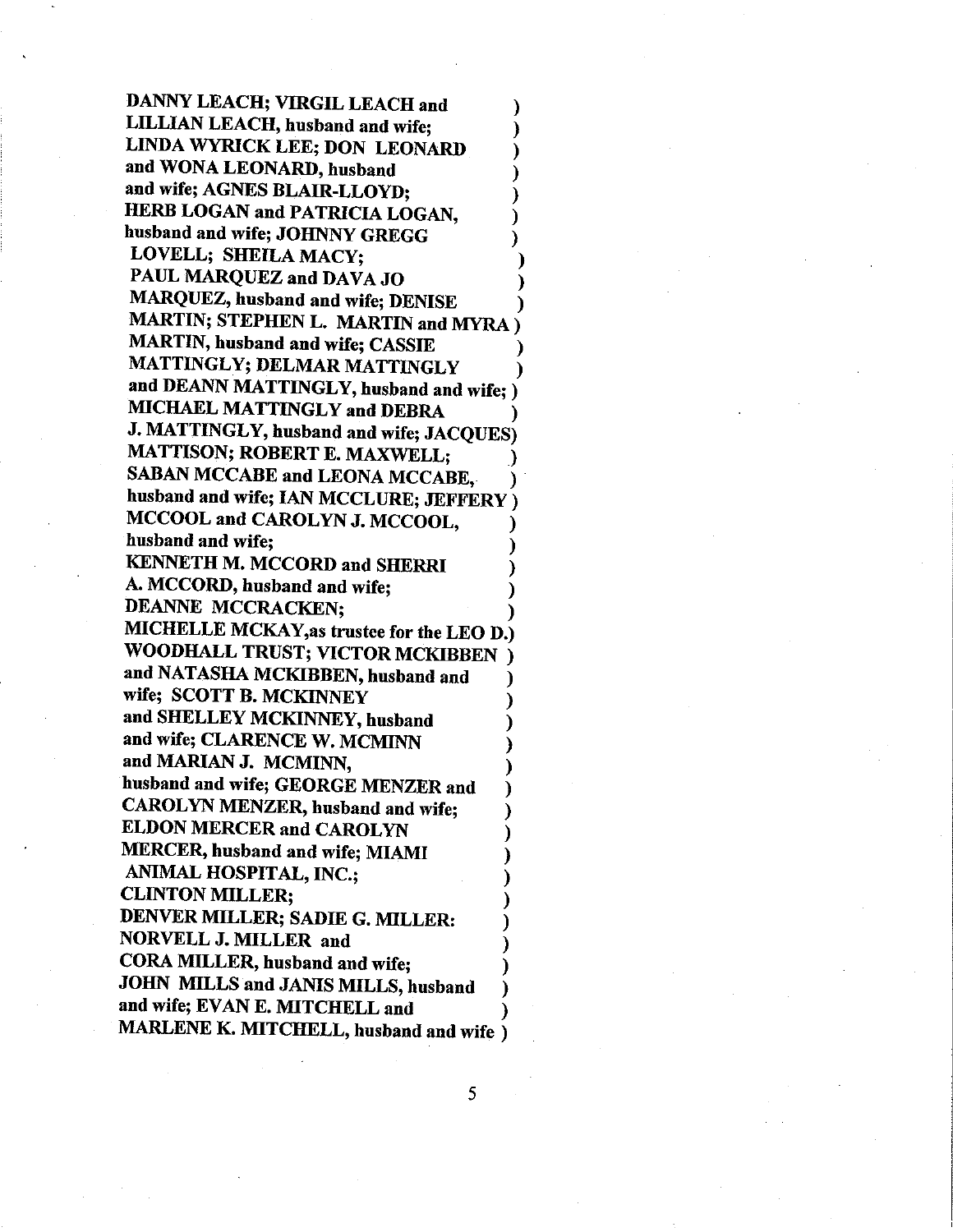**CHARLES W. MORE and HIROMI MORE,** husband and wife; JACK E. MORRIS: THOMAS MUDRICK and SUSAN J. MUDRICK, husband and wife; SHERMAN T. ) **MURPHREE and SHARI LYNN MURPHREE.)** husband and wife; GEORGE T. MYERS and **ELAINE MYERS, husband and wife; MELVA** NEECE; ALAN E. NEWKIRK and MARY J. NEWKIRK, husband and wife; WELLINGTON) NG and CARY NG, husband and wife; JAMES E. NOTT and SUSAN L. NOTT, husband and wife d/b/a KNOTTS GROCERY STORE; LLOYD OGLE and JOAN OGLE, husband and wife; TERESA M. O'HARA; DALE OWENS and CAROL L. **OWENS, husband and wife; EUGENE** PARSONS and SUSAN PARSONS, husband and wife; VINOD PATEL d/b/a TOWNSMAN MOTEL; DONALD PATTERSON and CHERYL PATTERSON. husband and wife; BETTIE HENSON PAYNE; ) DAVID PAYNE and ALICE PAYNE, husband ) and wife; FREDDIE L. PAYTON and RAYDENA PAYTON, husband and wife; JOHN D. PAYTON and JOYCE PAYTON, husband and wife; DAVE PERRY and LETHA PERRY, husband and wife, d/b/a BIG DADDY'S BAR- B-Q AND DELI and also d/b/a LITTLE TREASURES and also d/b/a PERRY'S TOWING AND **RECOVERY: DALE PETERSON: ROBERT B. PEWITT and** ANN L. PEWITT, husband and wife; TONY PICKETT; SCOTT POTTER and MELANIE POTTER, husband and wife: **RICKY R. POWERS and KELLI** POWERS, husband and wife, d/b/a **RIVERVIEW AUTO SALES: RACHEL** PRUITT; KERRY RADOSEVICH and **CINDY RADOSEVICH,** husband and wife, d/b/a SERENITY INN **MOTEL; GREG RATLIFF and CAROL RATLIFF, husband and wife; JAMES** 

6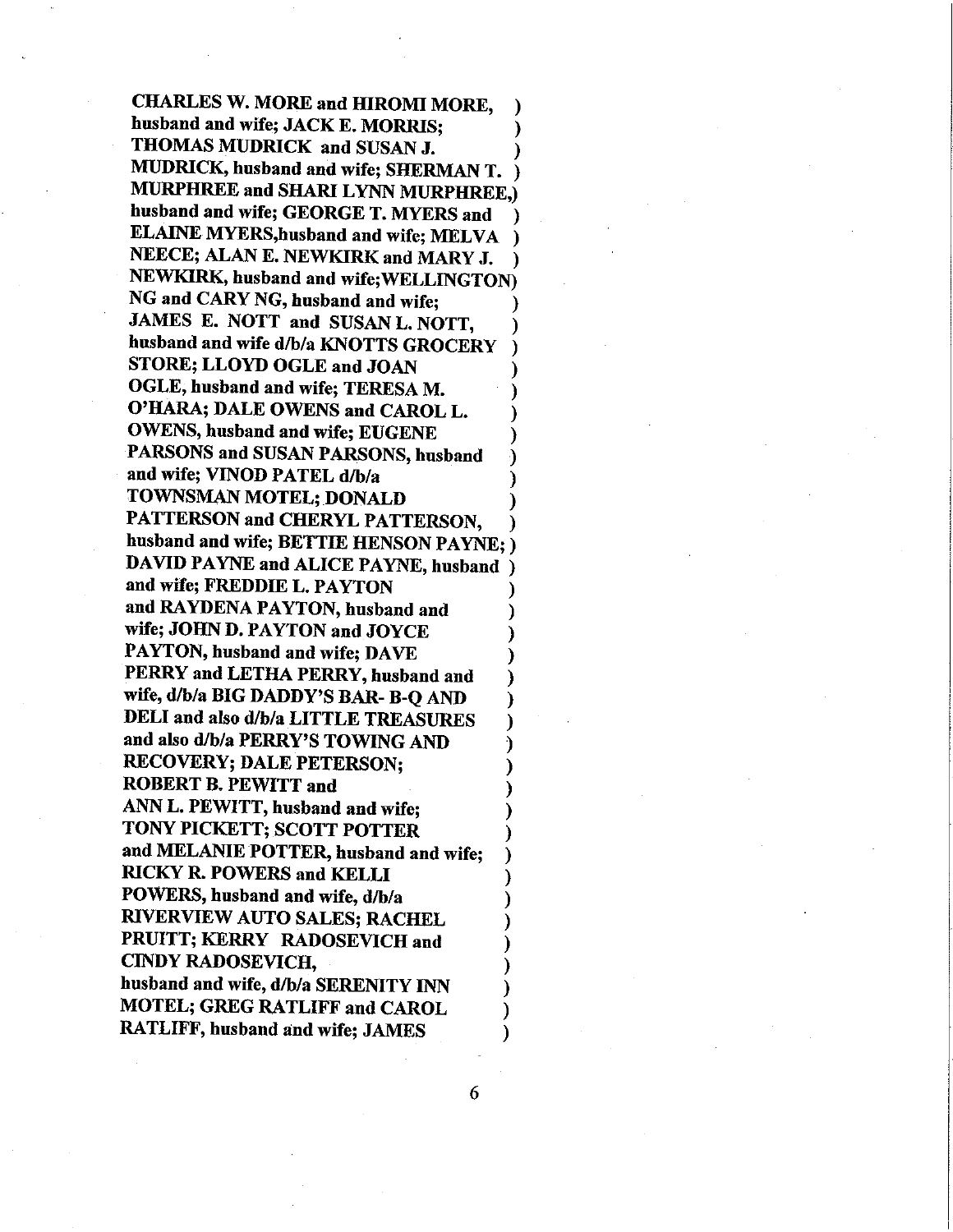RAWLINS, d/b/a RAWLINS AUTOMOTIVE; ) FLOEY E. RAY; JAMES L. REDDEN and CATHY L. REDDEN, husband and wife; **JAKE REED, d/b/a REED UPHOLSTERING; )** LEANNE E. REEVES; RANDALL RHODES and NORMA RHODES, husband and wife; **BENJAMIN D. RICKETTS and JENNIFER** RICKETTS, husband and wife; JOSHUA **RIOJAS; RIOJAS INDUSTRIES INC.; CYNTHIA ELAINE RIOS; CARSON B.** ROBERTS; ELLEN ROBERTS, d/b/a ONE STOP CONVENIENCE and also d/b/a **OAKIE BURGER; BILL ROBERTSON** and ETHEL JEANETTE ROBERTSON, husband and wife; TOM ROBERTSON and MARSHA ROBERTSON, husband and wife; **BANI G. RODRIGUEZ and SEUNA** RODRIGUEZ, husband and wife: ROGER LEE ROLLINS and ELIZABETH ROLLINS, husband and wife; ARCHIE ROWDEN and **ROSALIE ROWDEN, husband and wife:** NEDRA K. ROYE; CHARLES D. RUSSELL and ANGELA R. RUSSELL, husband and wife ) ROY RUTHERFORD and PATRICIA J. **RUTHERFORD, husband and wife; TIMOTHY) RUTERFORD and AIMEE RUTHERFORD.** husband and wife; PAULA RUTLEDGE: **RYAN RUTLEDGE and NAKIA** RUTLEDGE, husband and wife; LLOYD W. **SCHOENHALS and DONNA J. SCHOENHALS, husband and wife;** PATSY SCHUBERT; DENNIS R. SENTER and LISA MAYES SENTER, husband and wife; JIMMY LEE SHARBUTT, JR.; PHILLIP) J. SHYERS and STELLA L. SHYERS, husband and wife; JONATHAN SIEVERT and) DONNA SIEVERT, husband and wife, d/b/a PREMINUM PLUMBING; ROBERT **SILVERSMITH and KAREN** SILVERSMITH, husband and wife; CLAUDIA) J. SISCO; CHRISTOPHER SPRIGGS and **PATRICIA SPRIGGS, husband and wife:** BUFF SPRINGER and VERA SPRINGER, €

 $\overline{7}$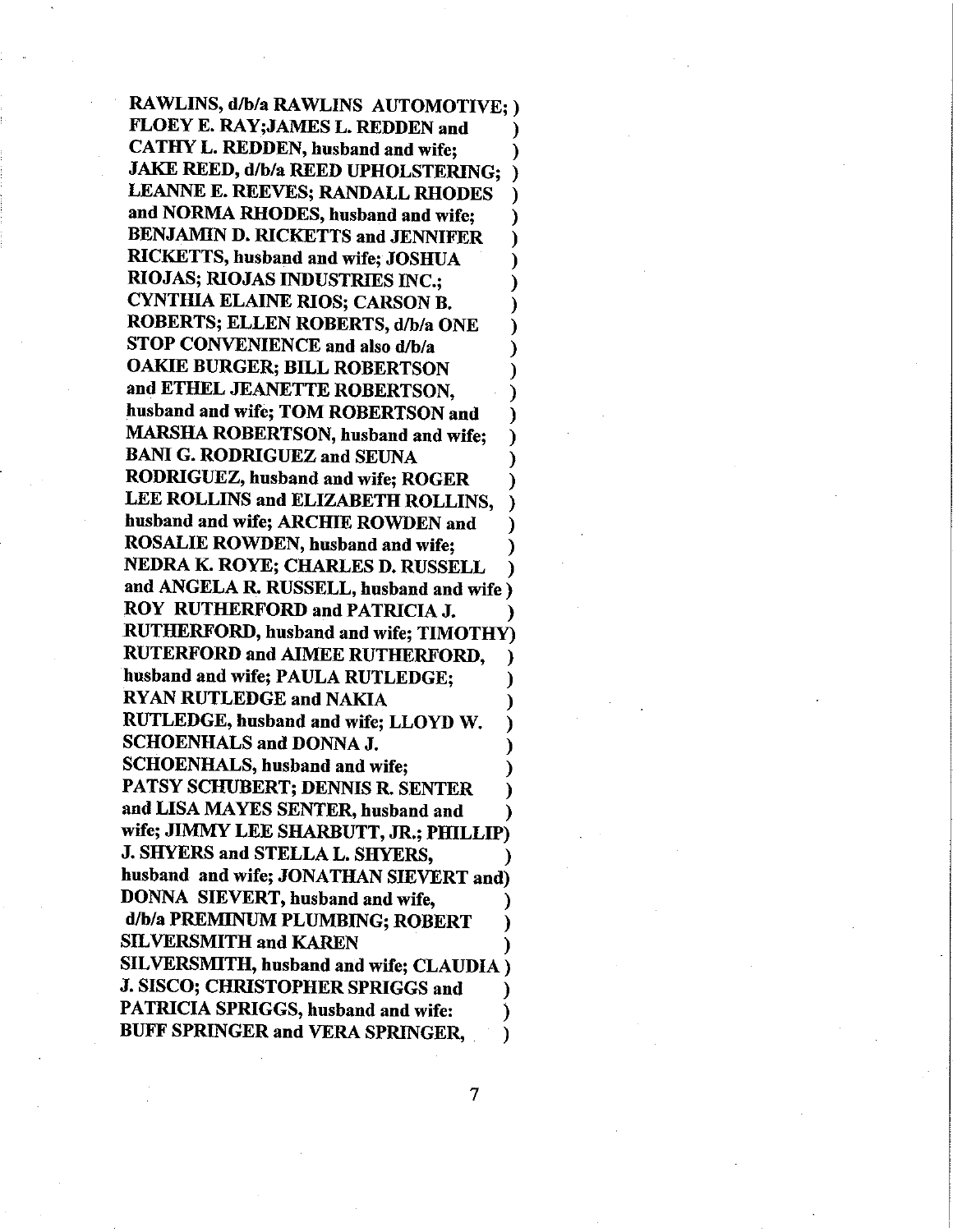husband and wife; ROBIN E. STILL, d/b/a STILL CONSTRUCTION; BRADLEY K. STOGSDILL and LINDA STOGSDILL, husband and wife; BETTY S. SUTTON; ROBERT E. SWANSON and VIRGINIA SWANSON, husband and wife; VIRGIL E. TARTER; DARRELL L. TESTERMAN and MARY J. TESTERMAN, busband and wife; TOMMY THULIN and KATHY THULIN, husband and wife; BRYON W. TRAYLOR and DEBRA L. TRAYLOR, husband and wife; ANGELA R TRIGG; DANNY TRUJILLO and LINDA M. TRUJILLO, husband and wife; BRUCE TURNER and RUTH TURNER, husband and wife; LEE D. UTO and MARILYN A. UTO, husband and wife; **JIMMY W. VAUGHN and CRISTIE** VAUGHN, husband and wife; VONDA GAYLE WAKEFIELD; DAVID R. WALKER and MARY M. WALKER, husband and wife, d/b/a AFC LOANS; R. EDWARD WALKER; JOYCE BETTY WEAVER; MIKE WEBB and RUTH WEBB, husband and ) wife; JAMES K. WEBBER; VERDALE WEEDEN SR, and DONNA WEEDEN, husband and wife; JERI WHITE; J. D. WILHOIT, JR. and ROSE WILHOIT, husband and wife; JOHN D. WILHOIT III; MIKE WILLARD and SALLY WILLARD, husband and wife; BRÄD WILLIAMS and TIFFANY WILLIAMS, husband and wife; ) WARREN WILLIAMS II and SHANNON WILLIAMS, husband and wife; HAROLD WILSON and BETTY WILSON, husband and wife, d/b/a KELLIE'S GARDEN CENTER; JASON WILSON and CEAN WILSON, husband and wife, d/b/a WILSON'S PORTABLE WELDING; KELLIE WILSON; PHILLIP J. WOODALL; RICHARD A. WOOLARD and ROSEMARY WOOLARD, husband and wife; DAVID D, WRIGHT; JUANITA WRIGHT; STEVEN R. WRIGHT; ROBERT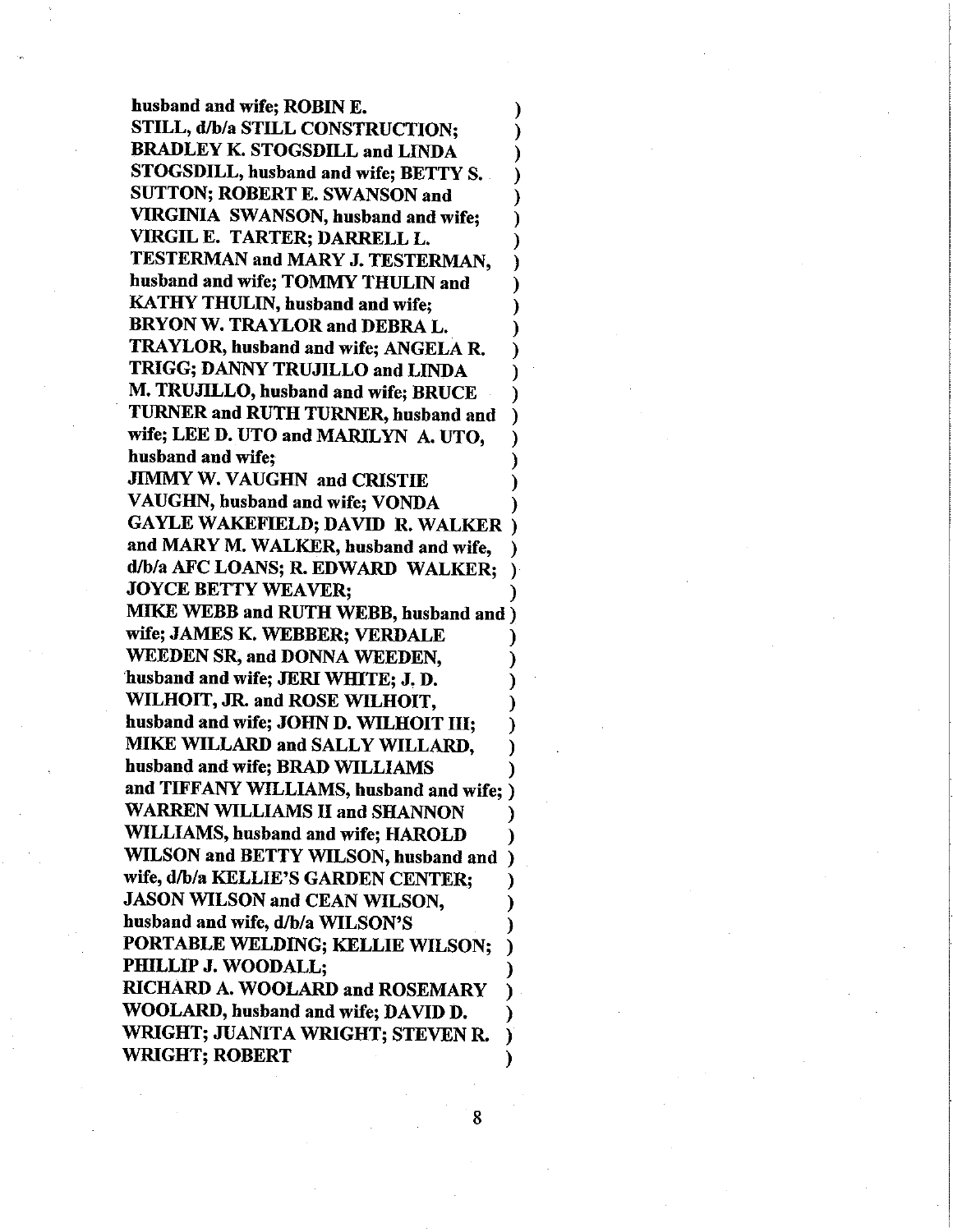YORK and CHRISTINA YORK, husband and wife; individually, and as representatives of a class consisting of all persons and entities located upstream of Pensacola Dam who may have been injured by floods caused or increased) by the Dam since.

Plaintiffs,

v.

#### GRAND RIVER DAM AUTHORITY,

Defendant

#### SECOND AMENDED PETITION

For their claims against Grand River Dam Authority, Plaintiffs allege and state as follows:

L Plaintiffs adopt and restate the allegations set forth in paragraphs lthrough 62 of their Petition filed on November 24, 2008 in the District Court in and for Ottawa County, State of Oklahoma, Case No: CJ-08-619 (hereinafter referred to as the "Original Petition") and paragraphs 1 through 4 of the First Amended Petition filed on October 2, 2009 in that same court and in this same matter (hereinafter referred to as the "First Amended Petition").

2. Paragraph 1 of the Original Petition is further amended to the extent there is reference to approximately an additional 7 "units" as that term has been used throughout this litigation with GRDA. Those new units are as follows:

Gary Chandler, d./b/a Chandler Auto Stop Richard Holcom and Katherine Holcom, husband and wife Alvin Krumrey and Pauline Krumrey, husband and wife Eldon Mercer and Carolyn Mercer, husband and wife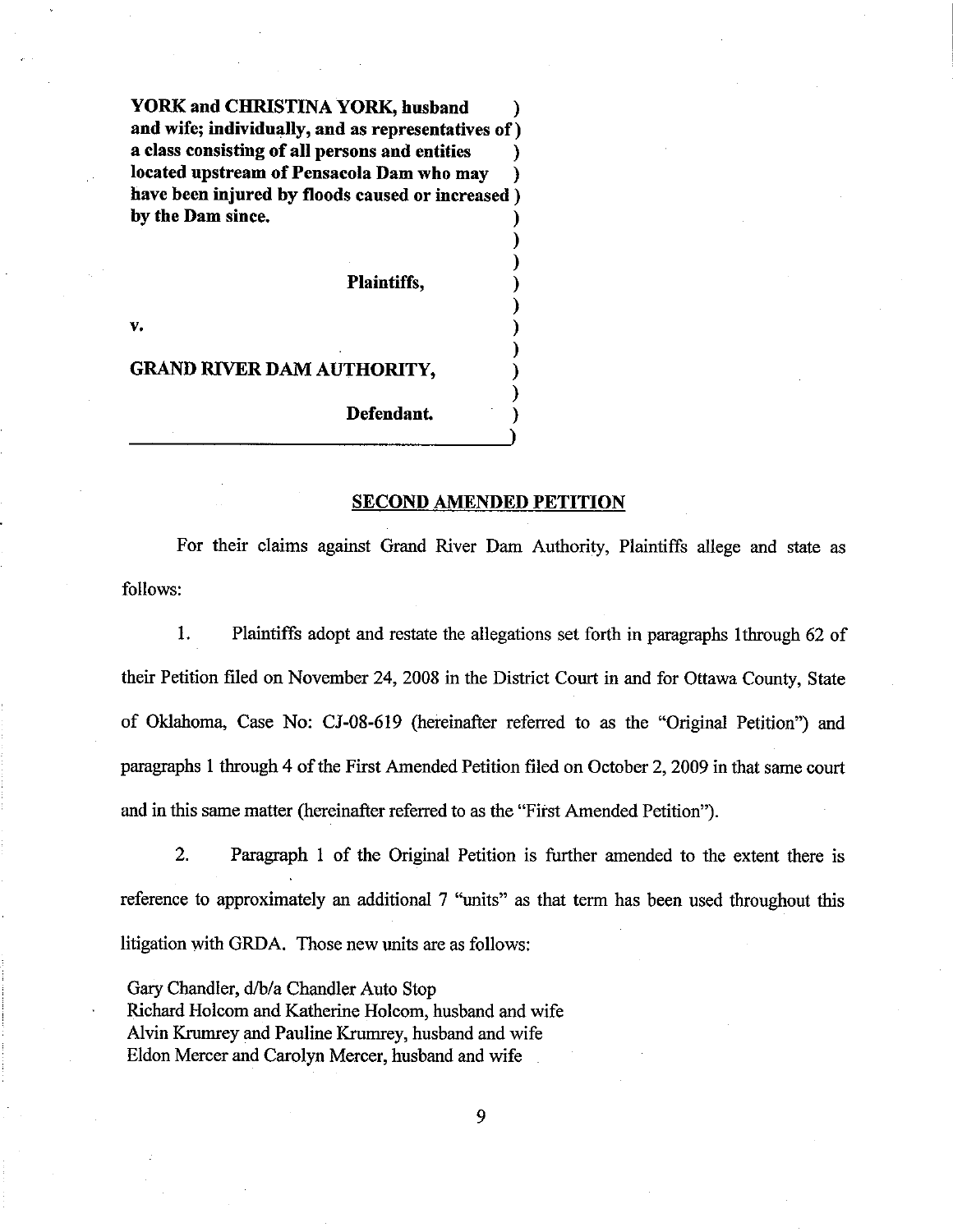George Menzer and Carolyn Menzer, husband and wife Rachel Pruitt Christopher Spriggs and Patricia Spriggs, husband and wife

3. Paragraph 25 of the Original Petition and Paragraph 3 of the First Amended Petition are amended to reference the following approximate flood dates:

October 11, 2009

May 14,2010

June 10, 2010

4. These new plaintiffs acknowledge they did not timely file a tort claims notice, and therefore do not make any claims or request relief for which such a notice is required.

5. Plaintiffs also adopt and restate the prayer for relief contained in the Original Petition and the First Amended Petition, with the exception noted above.

6. GRDA has been contacted and has given witten permission for the filing of this seconded amended petition and has waived the filing of a motion for leave to file an amended petition.

## ATTORNEYLIEN CLAIMED **JURY TRIAL DEMANDED**

# GOODELL, STRATTON, EDMONDS & PALMER, L.L.P.

N. Larry Bork (KS Sup. Ct. #11810)  $X$  Kansas Ave Topeka, KŚ 66603 785/23340593 785/233/8870 facsimile ATTORNEYS FOR PLAINTIFFS

AND